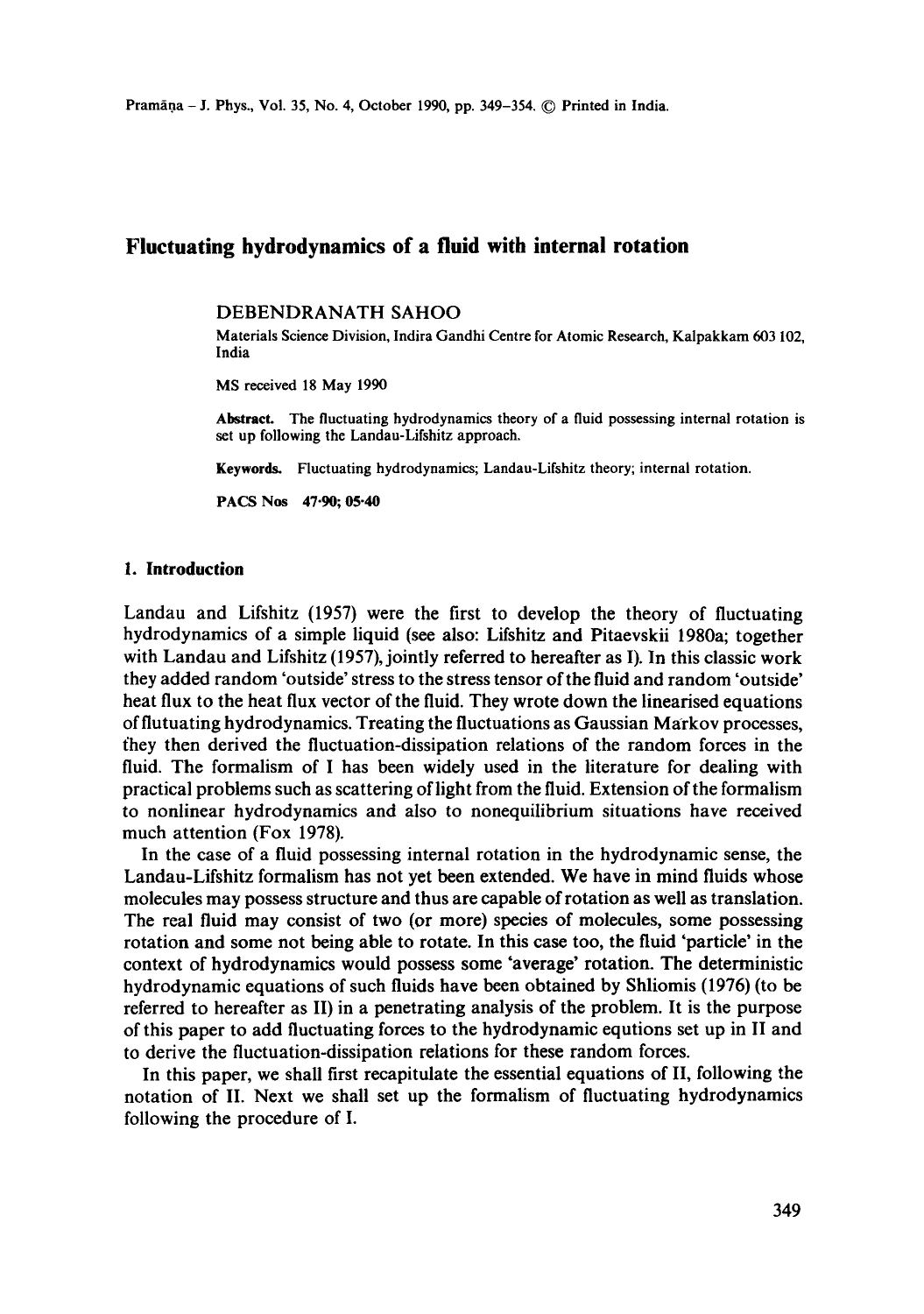#### **2. Hydrodynamics of the Shliomis fluid**

The hydrodynamic equations of the fluid have been derived in II. Following are the local conservation equations for mass, energy, linear momenta, angular momenta, intrinsic angular momenta and entropy:

$$
\partial_t \rho + \partial_i (\rho v_i) = 0, \tag{1}
$$

$$
\partial_t E + \partial_i Q_i = 0,\tag{2}
$$

$$
\partial_t(\rho v_i) + \partial_k \Pi_{ik} = 0,\tag{3}
$$

$$
\partial_t (L_{ik} + M_{ik}) + \partial_t G_{ikl} = 0, \qquad (4)
$$

$$
\partial_t M_{ik} + \partial_l (v_l M_{ik}) = \sigma_{ki} - \sigma_{ik} - \partial_l g_{ikl}, \qquad (5)
$$

$$
\partial_t S + \partial_i (v_i S) = R/T,\tag{6}
$$

$$
g_{ikl} = G_{ikl} - v_l (L_{ik} + M_{ik}) + x_i \sigma_{kl} - x_k \sigma_{il}. \qquad (7)
$$

Here the notations used are the following. Roman indices denote Cartesian components and summation convention is adopted.

- $x_i =$  position,  $t =$  time,  $\partial_i = \partial/\partial x_i$ ,  $\partial_i = \partial/\partial t$ ,
- $\rho$  = mass density,
- $v_i$  = velocity,
- $E =$  energy density,

 $\Pi_{ik}$  = momentum flux tensor,

 $L_{ik} = \rho(x_i v_k - x_k v_i) =$  angular momentum density tensor,

 $M_{ik}$  = intrinsic (or internal) angular momentum density tensor,

 $G_{ikl} = -G_{kil} = \text{angular momentum flux tensor},$ 

 $\sigma_{ik}$  = stress tensor of the fluid,

- $S =$  entropy density,
- $R =$  dissipation function or entropy production density, and
- $T =$  temperature. (8)

The expression for the various fluxes etc. are

$$
\Pi_{ik} = \rho v_i v_k - \sigma_{ik},\tag{9}
$$

$$
\sigma_{ik} = -p^* \delta_{ik} + \lambda_{ik}, \qquad (10)
$$

$$
p^* = p + (\alpha M_i - \Omega_i) M_i, \tag{11}
$$

$$
\lambda_{ik} = \eta \left\{ \partial_i v_k + \partial_k v_i - (2/3) \delta_{ik} \partial_i v_i \right\} + \zeta \delta_{ik} \partial_i v_i + \frac{1}{2} \gamma (\alpha M_{ik} - \Omega_{ik}), \tag{12}
$$

where  $M_i$  and  $\Omega_i$ ( $=\frac{1}{2}e_{lik}\partial_i v_k$ , the vorticity of the fluid,  $e_{lik}$  being the Levi-Civita permutation tensor density) are dual pseudovectors corresponding to  $M_{ik}$  and  $L_{ik}$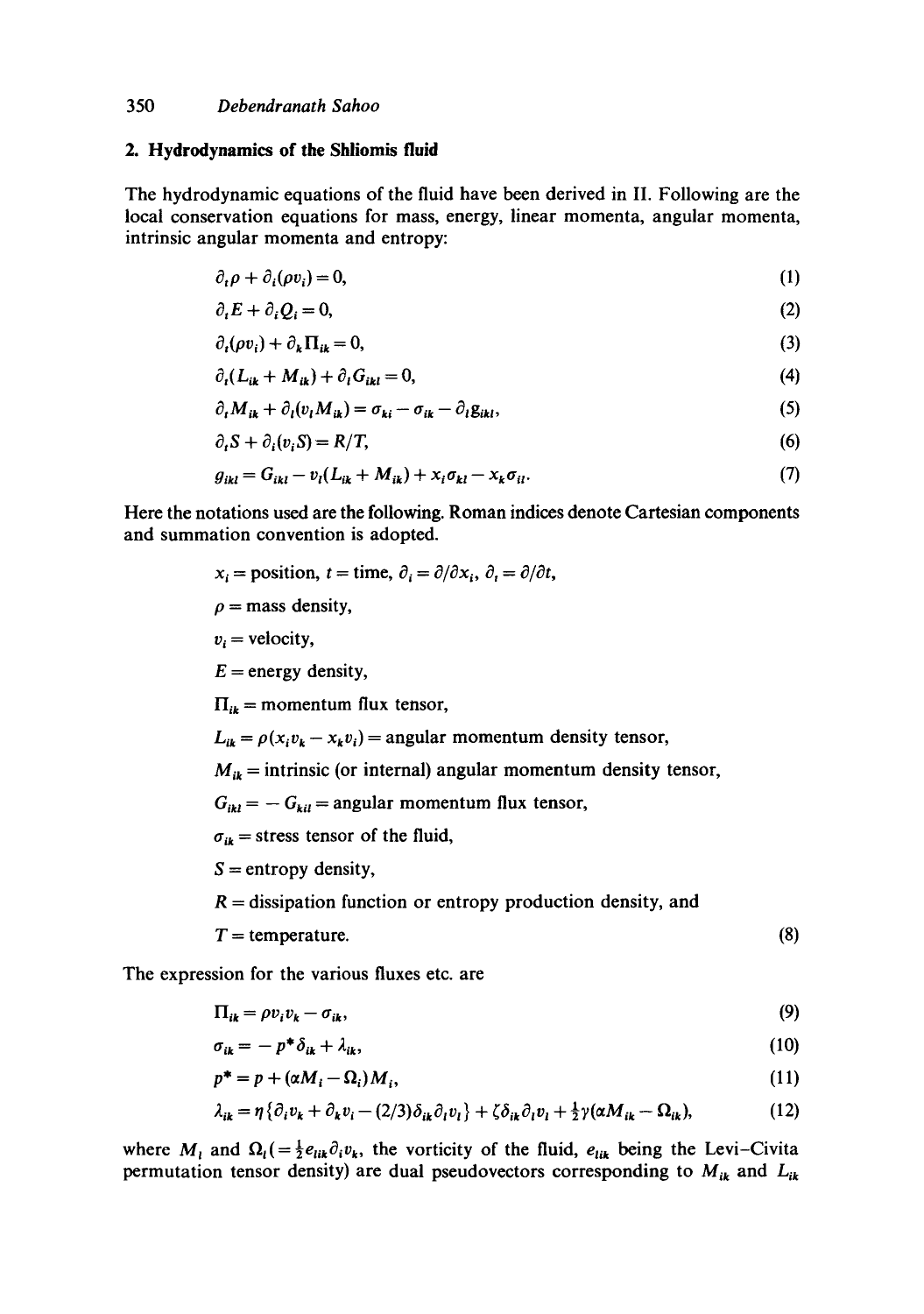respectively, i.e.

$$
M_{l} = \frac{1}{2} e_{lik} M_{ik}, \quad M_{ik} = e_{lik} M_{l}
$$
 (13)

etc.,  $p$  is the pressure of the fluid,  $\alpha$  is the reciprocal of the moment of inertia density (assumed to be a diagonal tensor),  $\eta$  is the shear viscosity,  $\zeta$ , the bulk viscosity and  $\gamma$  is the rotational viscosity. The energy flux vector is

$$
Q_k = \rho v_k(\tfrac{1}{2}v^2 + w) - v_i \lambda_{ik} + \alpha v_k M^2 + \alpha M_i g_{ik}, \qquad (14)
$$

where

$$
g_{ik} = \frac{1}{2} e_{ilm} g_{lmk} \tag{15}
$$

[i.e.,  $g_{ik}$  and  $g_{ik}$  are duals; this tensor is not defined properly in II], The entropy production density is given by

$$
R = \lambda_{ik} \left[ \frac{1}{2} (\partial_i v_k + \partial_k v_i) + (\alpha M_{ik} - \Omega_{ik}) \right] - \alpha g_{ik} \partial_k M_i. \tag{16}
$$

[Note the absence of  $\alpha$  in the coefficient of the last term in II.] The Onsager relation relating the tensor  $g_{ik}$  to the gradient of the vector  $M_i$  is

$$
g_{ik} = -\mu \partial_k M_i, \tag{17}
$$

where  $\mu$ (>0) is a new transport coefficient which may be called as the diffusion coefficient of  $M$ . Each term of  $R$  is separately positive definite. Note that ref. II does not postulate any conservation equation for moment of inertia. It implicitly assumes that the moment of inertia  $\theta$  to be associated with a fluid "particle" is constant. Thus the moment of inertia density is assumed to be  $\rho\theta$  leading to the identification

$$
\alpha = (\rho \theta)^{-1}.
$$
\n(18)

Due to the conservation of mass (eq. 1), the moment of inertia is automatically conserved. Alternate forms of equation of motion for  $v_i$  and  $M_i$  are

$$
\rho d_t v_i = - \partial_i [p + M_k (\alpha M_k - \Omega_k)] + [\eta + (\gamma/4)] \partial_{kk} v_i
$$
  
+ 
$$
[\zeta + (\eta/3) - (\gamma/4)] \partial_{ik} v_k + \frac{1}{2} \alpha \gamma e_{ikl} \partial_k M_l,
$$
 (19)

$$
d_t M_i = \gamma(\Omega_i - \alpha M_i) + \mu \partial_{kk} M_i - M_i \partial_k v_k, \qquad (20)
$$

where

$$
d_t = \partial_t + v_k \partial_k \tag{21}
$$

is the material derivative. Using relation (1) and introducing the intrinsic angular velocity variable via the relation

$$
M_i = \rho \theta \omega_i, \tag{22}
$$

eqs (19) and (20) can also be written in the form

$$
\rho d_t v_i = - \partial_i [p + \rho I \omega_p (\omega_p - \frac{1}{2} e_{pkl} \partial_k v_l)] + [\eta + (\gamma/4)] \partial_{kk} v_i
$$
  
+ 
$$
[\zeta + (\eta/3) - (\gamma/4)] \partial_{ik} v_k + \frac{1}{2} \gamma e_{ikl} \partial_k \omega_l.
$$
 (23)

$$
d_t(\rho\theta\omega_i) = -\gamma\omega_i + \mu\theta\partial_{kk}(\rho\omega_i) + \frac{1}{2}\gamma e_{ikl}\partial_k v_l - \rho\theta\omega_i\partial_k v_k. \tag{24}
$$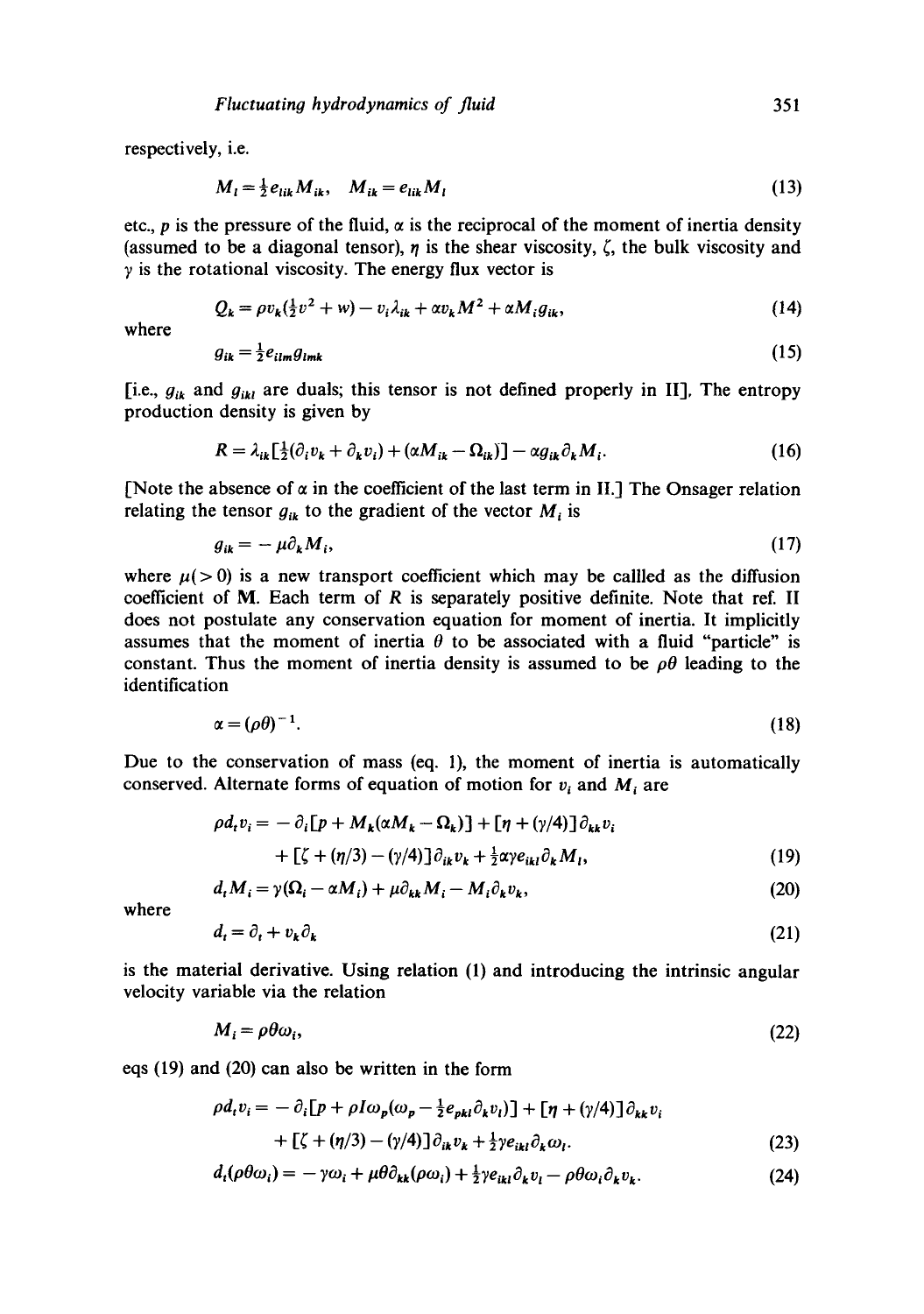The linearized forms of the equations are obtained by substituting

$$
\rho = \rho_0 + \Delta \rho, \mathbf{v} = \Delta \mathbf{v}, p = p_0 + \Delta p, \alpha = \alpha_0 + \Delta \alpha,
$$
 (25)

where  $\rho_0$ ,  $p_0$ ,  $\alpha_0$  are equilibrium values of  $\rho$ , p and  $\alpha$  respectively and  $\Delta \rho$  etc. are derivation from equilibrium. The linearized equations (after relabelling  $\Delta \rho \rightarrow \rho$ ,  $\Delta p \rightarrow p$ etc.) are

$$
\rho \partial_t v_i = \left[ \eta + (\gamma/4) \right] \partial_{kk} v_i + \left[ \zeta + (\eta/3) - (\gamma/4) \right] \partial_{ik} v_k - \partial_i p + \frac{1}{2} \gamma e_{ikl} \partial_k \omega_l. \tag{26}
$$

$$
\rho_0 \theta \partial_t \omega_i = -\gamma \omega_i + \mu \rho_0 \theta \partial_{kk} \omega_i + \frac{1}{2} \gamma e_{ikl} \partial_k v_l. \tag{27}
$$

## **3. Fluctuating hydrodynamics**

Reference I has given the following prescription for working out the fluctuationdissipation relations for a system described by a set of macroscopic variables  ${x_i | i = 1, ..., n}$ . If the system is in a state close to thermodynamic equilibrium, then this time evolution is given by equations of the form

$$
\dot{x}_i = -\lambda_{ik} x_k + y_i \tag{28}
$$

with constant coefficients  $\lambda_{ik}$  (the equilibrium values  $x^0_i$  are assumed to be zeros). Here  $y_i$  are the random 'forces'. The deviation of entropy S from its equilibrium value  $S_0$  is given by

$$
S - S_0 = -\frac{1}{2} \beta_{ik} x_i x_k. \tag{29}
$$

The variable thermodynamically conjugate to  $x_i$  is

$$
X_i = -\partial S/\partial x_i = \beta_{ik} x_k \tag{30}
$$

(clearly  $\beta_{ik} = \beta_{ki}$ ). If we express the quantities  $x_i$  in terms of  $X_i$  from (30) and substitute in (28), we obtain the relaxation equations in the form

$$
\dot{x}_i = -\gamma_{ik} X_k \tag{31}
$$

where

$$
\gamma_{ik} = \lambda_{il} \beta^{-1}_{ik} = \gamma_{ki} \tag{32}
$$

are the constants known as kinetic coefficients, obeying the Onsager symmetry relations. [These relations hold for variables  $x_i$  and  $x_k$  which do not change sign under time reversal. If one of the  $(x_i, x_k)$  changes sign under time reversal then  $\gamma_{ik} = -\gamma_{ki}$ ]. The entropy production rate in the system is

$$
S = (\partial S/\partial x_i)\dot{x}_i = -X_i\dot{x}_i = \gamma_{ik}X_iX_k.
$$
\n(33)

The fluctuation-dissipation relations for the random forces  $y_i(t)$  are then of the form

$$
\langle y_i(t)y_k(t')\rangle = k(\gamma_{ik} + \gamma_{ki})\delta(t - t')
$$
\n(34)

where k is the Boltzmann constant and the angular bracket denotes statistical thermal equilibrium average. The above procedure being very standard, we refer the reader for a detailed exposition to the work of Lifshitz and Pitaevskii (1980b).

Application of the above procedure to fluctuations in a simple fluid has been illustrated in I. Following I, we regard the constitutive relations (12) and (17) as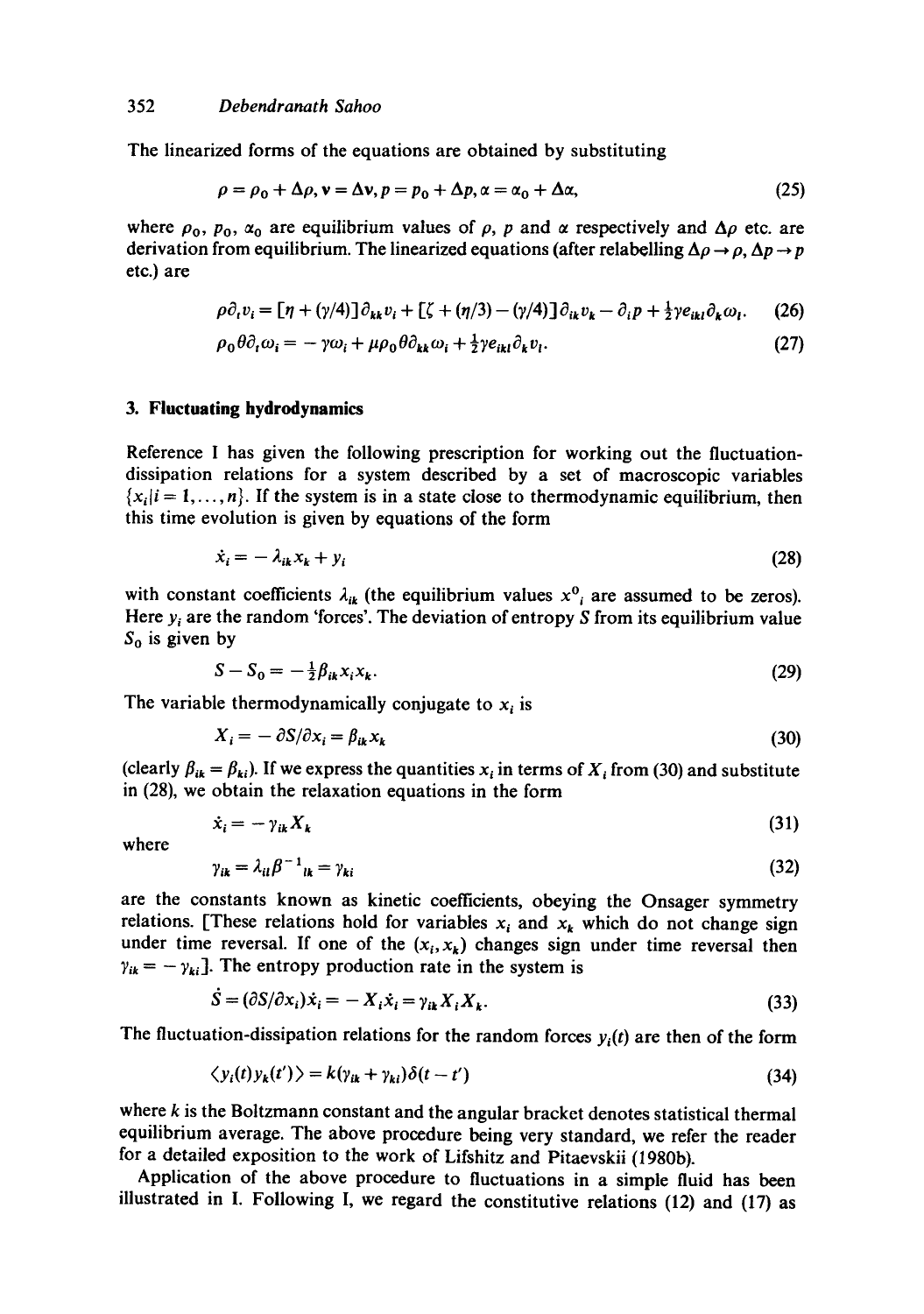analogous to (28), i.e. we add random 'forces'  $\lambda_{ik}^R$  and  $g_{ik}^R$  to these equations and obtain

$$
\lambda_{ik} = \eta \left\{ \partial_i v_k + \partial_k v_i - (2/3) \delta_{ik} \partial_i v_i \right\} + \zeta \delta_{ik} \partial_i v_i + \frac{1}{2} \gamma (\alpha_0 M_{ik} - \Omega_{ik}) + \lambda_{ik}^R. \tag{35}
$$

$$
g_{ik} = -\mu \partial_k M_i + g_{ik}^R. \tag{36}
$$

The unimportant complication arising due to the fluid being a continuous medium is tackled by discretizing the fluid into small volume elements  $\Delta V^{(a)}$  and defining average quantities such as  $\lambda_{ik}^{(a)}$ ,  $v_i^{(a)}$  etc, defined within each cell. Equations (35) and (36) are analogous to eq. (28). Here  $\dot{x}_i \rightarrow \dot{\lambda}_{ik}$ ,  $g_{ik}$  and  $y_i \rightarrow \dot{\lambda}_{ik}^R$ ,  $g_{ik}^R$ . To identify the variables  $X_i$ , we consider the rate of entropy production

$$
d_t S = \int dV S = \int dV (\partial_t S + v_k \partial_k S) = \int dV (R/T)
$$
  

$$
\rightarrow \sum \Delta V [\lambda_{ik} {\{\frac{1}{2} (\partial_k v_i + \partial_i v_k) + (\alpha M_{ik} - \Omega_{ik})\} - \alpha_0 g_{ik} \partial_k M_i]},
$$
(37)

where the arrow represents the discretization process and the cell indices (such as  $\Delta V^{(a)}$ ,  $v_i^{(a)}$ , etc.) have been dropped. Comparing with (33), we obtain the following conjugate variables correspondence  $x_i \rightarrow X_i$ :

$$
\lambda_{ik} \to \Lambda_{ik} \equiv -(\Delta V/T) \left[\frac{1}{2} (\partial_k v_i + \partial_i v_k) + (\alpha M_{ik} - \Omega_{ik})\right].
$$
  
\n
$$
g_{ik} \to \Gamma_{ik} \equiv (\Delta V/T) \alpha_0 \partial_k M_i.
$$
\n(38)

We now write the equations analogous to  $(31)$  so as to extract the kinetic coefficients of the present problem defined by the following equations

$$
\lambda_{ik} = \gamma_{ik,lm} \Lambda_{lm}
$$
  
\n
$$
g_{ik} = \bar{\gamma}_{ik,lm} \Gamma_{lm}.
$$
\n(39)

It is a trivial matter to deduce that

$$
\gamma_{ik,lm} = (T/\Delta V) [\eta (\delta_{il} \delta_{km} + \delta_{kl} \delta_{im}) + \{\zeta - (2/3)\eta\} \delta_{il} \delta_{km} + \frac{1}{2} \gamma \delta_{il} \delta_{km}].
$$
  

$$
\bar{\gamma}_{ik,lm} = (T/\Delta V) (\mu/\alpha_0) \delta_{li} \delta_{km}.
$$
 (40)

We note that in (38), there are no terms which would relate  $\lambda_{ik}$  to  $\partial_k M_i$  or  $g_{ik}$  to the velocity gradients. This means that there are no cross kinetic coefficients relating  $\lambda_{ik}$ to  $\Gamma_{lm}$  or  $g_{ik}$  to  $\Lambda_{lm}$ . Hence we obtain from (34) the relations

$$
\langle \lambda_{ik}^{R}(\mathbf{r},t)g_{lm}^{R}(\mathbf{r}',t')\rangle=0,
$$
\n(41)

i.e.  $\lambda_{ik}^{R}$  and  $g_{im}^{R}$  are uncorrelated. Next, the coefficients relating to values of  $\lambda_{ik}$  ( $g_{ik}$ ) to those of  $\Lambda_{lm}(\Gamma_{lm})$  are zero, if these quantities are taken in different cells  $\Delta V$ . Equations corresponding to (34) are now obtained after taking the limit  $\Delta V \rightarrow 0$ ,

$$
\langle \lambda_{ik}^{R}(\mathbf{r},t)\lambda_{lm}^{R}(\mathbf{r}',t')\rangle = 2kT[\eta(\delta_{il}\delta_{km} + \delta_{kl}\delta_{im}) + \{\zeta - (2/3)\eta\}\delta_{il}\delta_{km} + \frac{1}{2}\gamma\delta_{il}\delta_{km}\delta(\mathbf{r}-\mathbf{r}')\delta(t-t') \qquad (42) \langle g_{ik}^{R}(\mathbf{r},t)g_{lm}^{R}(\mathbf{r}',t')\rangle = 2kT(\mu/\alpha_{0})\delta(\mathbf{r}-\mathbf{r}')\delta(t-t')
$$

$$
= 2kT\rho_0\theta\mu\delta(\mathbf{r} - \mathbf{r}')\delta(t - t').
$$
 (43)